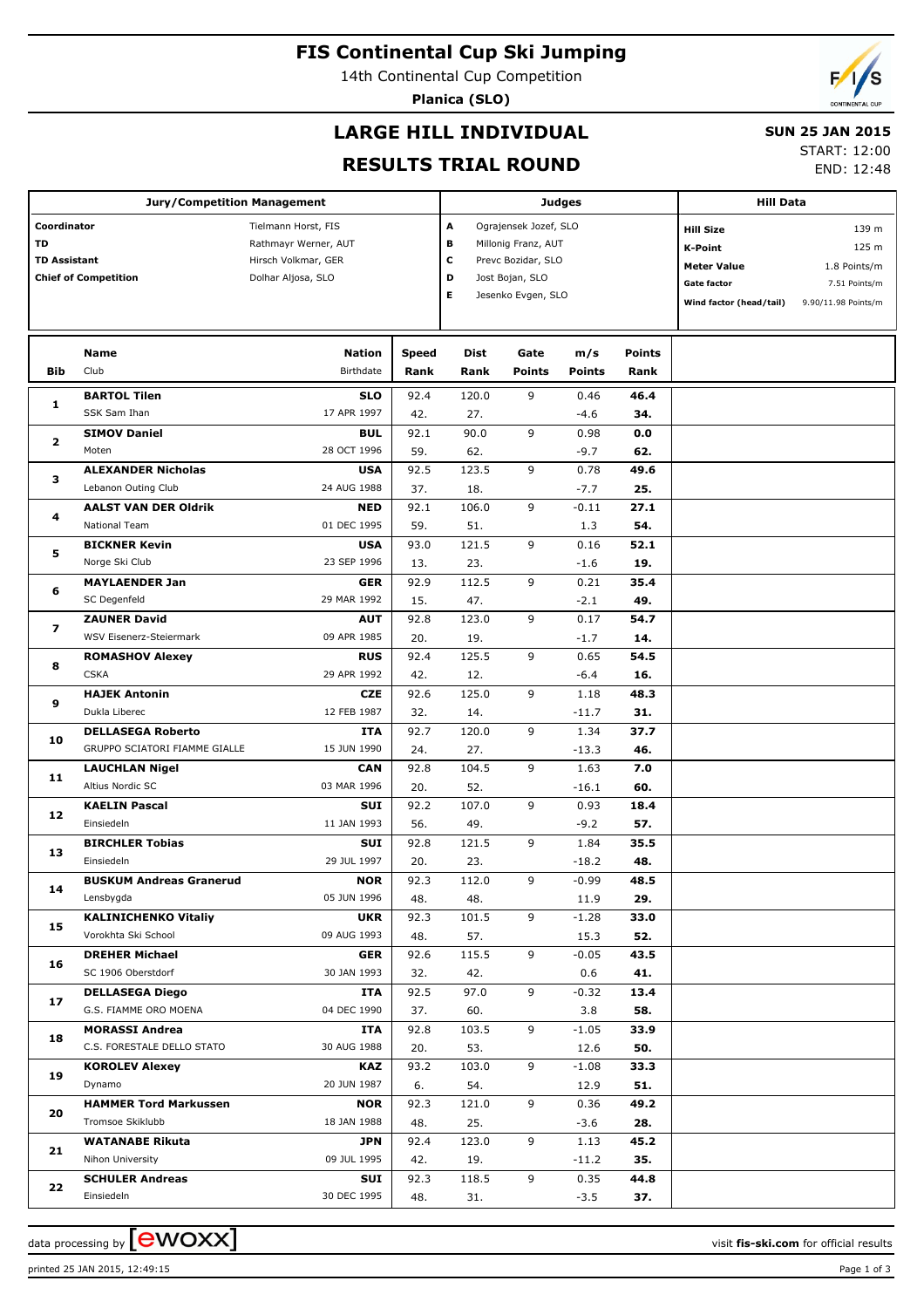### **FIS Continental Cup Ski Jumping**

14th Continental Cup Competition

**Planica (SLO)**



# **LARGE HILL INDIVIDUAL**

#### **SUN 25 JAN 2015**

**RESULTS TRIAL ROUND**

START: 12:00 END: 12:48

|            | Name                                   | <b>Nation</b>             | Speed       | Dist         | Gate          | m/s            | Points      |  |
|------------|----------------------------------------|---------------------------|-------------|--------------|---------------|----------------|-------------|--|
| <b>Bib</b> | Club                                   | Birthdate                 | Rank        | Rank         | <b>Points</b> | <b>Points</b>  | Rank        |  |
|            | <b>MAURER Joshua</b>                   | <b>CAN</b>                | 92.3        | 96.5         | 9             | 0.22           | 6.5         |  |
| 23         | Altius Nordic ski club                 | 20 SEP 1996               | 48.         | 61.          |               | $-2.2$         | 61.         |  |
|            | <b>SHUVALOV Alexander</b>              | <b>RUS</b>                | 92.5        | 125.0        | 9             | 1.01           | 50.0        |  |
| 24         |                                        | 30 NOV 1992               | 37.         | 14.          |               | $-10.0$        | 24.         |  |
| 25         | <b>KLYMCHUK Andrii</b>                 | <b>UKR</b>                | 92.6        | 113.0        | 9             | 0.17           | 36.7        |  |
|            | Kremenets Ski School                   | 10 DEC 1994               | 32.         | 46.          |               | $-1.7$         | 47.         |  |
| 26         | <b>MODIC Andraz</b>                    | <b>SLO</b>                | 92.6        | 117.5        | 9             | $-0.16$        | 48.4        |  |
|            | <b>SSK Logatec</b>                     | 23 OCT 1996               | 32.         | 37.          |               | 1.9            | 30.         |  |
| 27         | <b>BARTOL Gasper</b>                   | <b>SLO</b>                | 92.5        | 100.0        | 9             | 0.36           | 11.4        |  |
|            | SSK Sam Ihan                           | 27 SEP 1991               | 37.         | 59.          |               | $-3.6$         | 59.         |  |
| 28         | <b>MEZNAR Mitja</b>                    | <b>SLO</b>                | 93.3        | 119.0        | 9             | 0.76           | 41.7        |  |
|            | <b>NSK TRZIC FMG</b>                   | 30 JUN 1988               | 4.          | 30.          |               | $-7.5$         | 43.         |  |
| 29         | <b>ROENSEN Atle Pedersen</b>           | <b>NOR</b>                | 93.2        | 102.5        | 9             | $-1.80$        | 41.1        |  |
|            | Eidsvoll IF                            | 13 AUG 1988               | 6.          | 55.          |               | 21.6           | 44.         |  |
| 30         | <b>BJERKEENGEN Fredrik</b>             | <b>NOR</b>                | 92.9        | 118.0        | 9             | $-1.10$        | 60.6        |  |
|            | Kolbukameratene IL                     | 11 NOV 1988               | 15.         | 36.          |               | 13.2           | 8.          |  |
| 31         | <b>MANDL Ziga</b>                      | <b>SLO</b><br>13 JAN 1990 | 92.7        | 102.0        | 9             | $-0.48$        | 24.4        |  |
|            | SSK Costella Ilirija                   |                           | 24.         | 56.          |               | 5.8            | 56.         |  |
| 32         | <b>STEKALA Andrzej</b><br>Azs Zakopane | <b>POL</b><br>30 JUN 1995 | 92.2        | 120.0        | 9             | 0.72           | 43.9<br>40. |  |
|            | <b>MIETUS Krzysztof</b>                | <b>POL</b>                | 56.<br>92.3 | 27.<br>116.5 | 9             | $-7.1$<br>0.07 | 44.0        |  |
| 33         | AZS Zakopane                           | 08 MAR 1991               | 48.         | 40.          |               | $-0.7$         | 39.         |  |
|            | <b>KOBAYASHI Ryoyu</b>                 | <b>JPN</b>                | 92.3        | 114.5        | 9             | $-0.34$        | 45.2        |  |
| 34         | Morioka Chuo High School               | 08 NOV 1996               | 48.         | 44.          |               | 4.1            | 35.         |  |
|            | <b>SIEGEL David</b>                    | <b>GER</b>                | 93.7        | 118.5        | 9             | 0.12           | 47.1        |  |
| 35         | SV Baiersbronn                         | 28 AUG 1996               | 1.          | 31.          |               | $-1.2$         | 33.         |  |
|            | <b>BIELA Stanislaw</b>                 | <b>POL</b>                | 92.7        | 117.0        | 9             | 0.08           | 44.8        |  |
| 36         | UKS SOLTYSIANIE STARE BYSTRE           | 02 APR 1994               | 24.         | 38.          |               | $-0.8$         | 37.         |  |
|            | <b>PREVC Cene</b>                      | <b>SLO</b>                | 92.7        | 115.5        | 9             | $-1.09$        | 56.0        |  |
| 37         | Sk Triglav kranj                       | 12 MAR 1996               | 24.         | 42.          |               | 13.1           | 13.         |  |
| 38         | <b>GLASDER Michael</b>                 | <b>USA</b>                | 93.2        | 116.5        | 9             | $-0.54$        | 51.2        |  |
|            | Norge Ski Club                         | 27 MAR 1989               | 6.          | 40.          |               | 6.5            | 23.         |  |
| 39         | <b>ITO Masamitsu</b>                   | <b>JPN</b>                | 92.7        | 101.0        | 9             | $-1.35$        | 33.0        |  |
|            | Shimokawa Shogyo High School           | 27 FEB 1998               | 24.         | 58.          |               | 16.2           | 52.         |  |
| 40         | JANDA Jakub                            | <b>CZE</b>                | 93.1        | 118.5        | 9             | $-0.94$        | 59.6        |  |
|            | Dukla Liberec                          | 27 APR 1978               | 11.         | 31.          |               | 11.3           | 9.          |  |
| 41         | <b>HUBER Stefan</b>                    | <b>AUT</b>                | 92.7        | 107.0        | 9             | $-1.29$        | 43.1        |  |
|            | SC Seekirchen-Salzburg                 | 08 MAR 1994               | 24.         | 49.          |               | 15.5           | 42.         |  |
| 42         | <b>POGRAJC Andraz</b>                  | <b>SLO</b>                | 92.9        | 118.5        | 9             | $-0.71$        | 56.8        |  |
|            | SSK Costella Ilirija                   | 26 SEP 1991               | 15.         | 31.          |               | 8.5            | 12.         |  |
| 43         | <b>KALINITSCHENKO Anton</b>            | <b>RUS</b><br>22 JUL 1982 | 92.5<br>37. | 123.0        | 9             | 0.18<br>$-1.8$ | 54.6<br>15. |  |
|            | <b>MAYER Nicolas</b>                   | <b>FRA</b>                | 92.9        | 19.<br>125.5 | 9             | 0.95           | 51.5        |  |
| 44         | Courchevel                             | 06 OCT 1990               | 15.         | 12.          |               | $-9.4$         | 21.         |  |
|            | <b>HUBER Daniel</b>                    | <b>AUT</b>                | 92.7        | 126.0        | 9             | 1.25           | 49.4        |  |
| 45         | SC Seekirchen-Salzburg                 | 02 JAN 1993               | 24.         | 10.          |               | $-12.4$        | 27.         |  |
|            | <b>ALTENBURGER Florian</b>             | <b>AUT</b>                | 91.9        | 117.0        | 9             | 0.64           | 39.3        |  |
| 46         | SC Seekirchen-Salzburg                 | 02 NOV 1993               | 61.         | 38.          |               | $-6.3$         | 45.         |  |
|            | <b>PASCHKE Pius</b>                    | <b>GER</b>                | 92.6        | 114.5        | 9             | 1.49           | 26.3        |  |
| 47         | WSV Kiefersfelden                      | 20 MAY 1990               | 32.         | 44.          |               | $-14.8$        | 55.         |  |
|            | <b>GRANERUD Halvor Egner</b>           | <b>NOR</b>                | 93.0        | 132.0        | 9             | 0.44           | 68.2        |  |
| 48         | Asker Skiklubb                         | 29 MAY 1996               | 13.         | 4.           |               | $-4.4$         | 2.          |  |

data processing by  $\boxed{\text{ewOX}}$